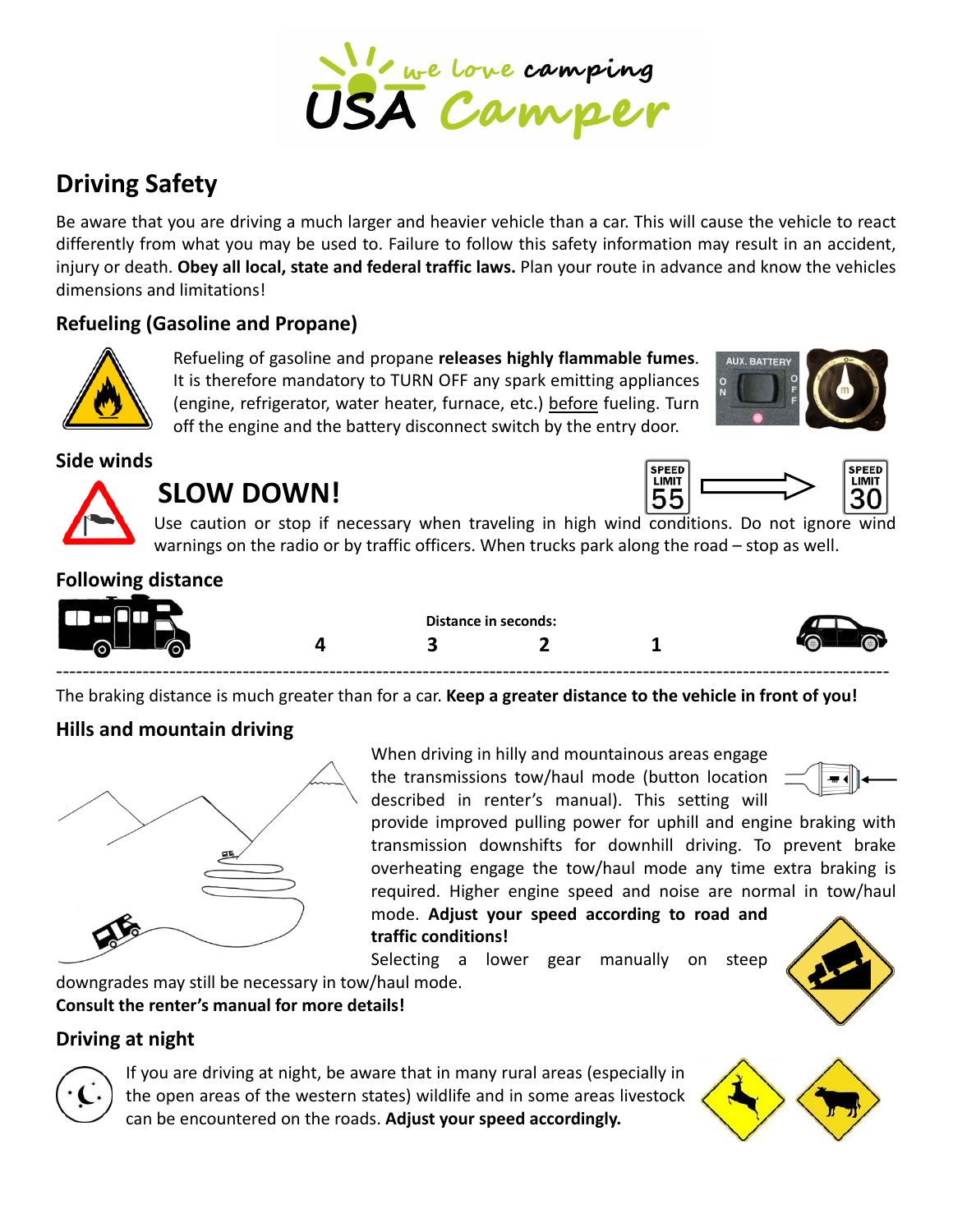#### **Seat belts**



All passengers in the motor home have to be buckled up. Children - typically up to 6 years or 60 pounds – need to be in a child seat (check with state laws).

DO NOT cook, shower, use bathroom, walk around or lie on any bed in the motor home while the **vehicle is in motion!** The safety of yourself and your loved ones is very important.

#### **GPS – Navigation System**

As operator and driver of a vehicle it is your responsibility to **observe safe driving practices, to follow all traffic rules, signs and laws**. The GPS product is provided as a navigational aid only and it is your responsibility to make sure the route suggested by the GPS product is suitable and/or permissible for the type of vehicle (height, width, weight, size, etc.) you are driving. **NEVER operate the GPS product while driving – it is unsafe and dangerous!** Do NOT handle the GPS product while the vehicle transmission is in gear – stop and

park before operating the GPS. Install and use the GPS product in such a manner that does not cause accidents, personal injury or property damage. USA CAMPER RV, TomTom™ and Garmin® do not guarantee the error‐free operation of the product nor the completeness or accuracy of the services or any content provided hereon. USA CAMPER RV, TomTom™ and Garmin® disclaim and do not accept any liability for any loss or damage arising out of or in connection with the use or inability to use the services or any content.

#### **Overhead obstacles**



Watch for low overpasses, overhanging trees or roof edges. If needed, have a passenger step outside and guide you past the obstacle.

#### **Driveway entrances and rough road surface**

Enter and exit driveways **SLOW** and at an angle– the rear of the motor home could hit the ground. Drive slowly over ramps, humps, bumps, rough terrain and other obstacles of any kind. **SPEED** 

LIMIT 5

**CAUTION ‐ Cabinets could open and objects fall out!**

#### **Maneuvering & parking**

The rear of the motor home swings out wide and clips corners when you make turns. Allow for extra room when making turns and parking.









Park the motor home in an area with a lot of free space and use more than one spot to ensure other cars do not park too close. When maneuvering on a campground, parking lot and especially while backing up, **ALWAYS get help from a passenger** → *do not rely* on mirrors only! Have someone outside of the motor home checking for overhead-, side-clearance and obstacles, even if the motor home is equipped with a rearview camera there remain blind spots! **Damages caused by backing up are negligent and NOT covered by the insurance!**





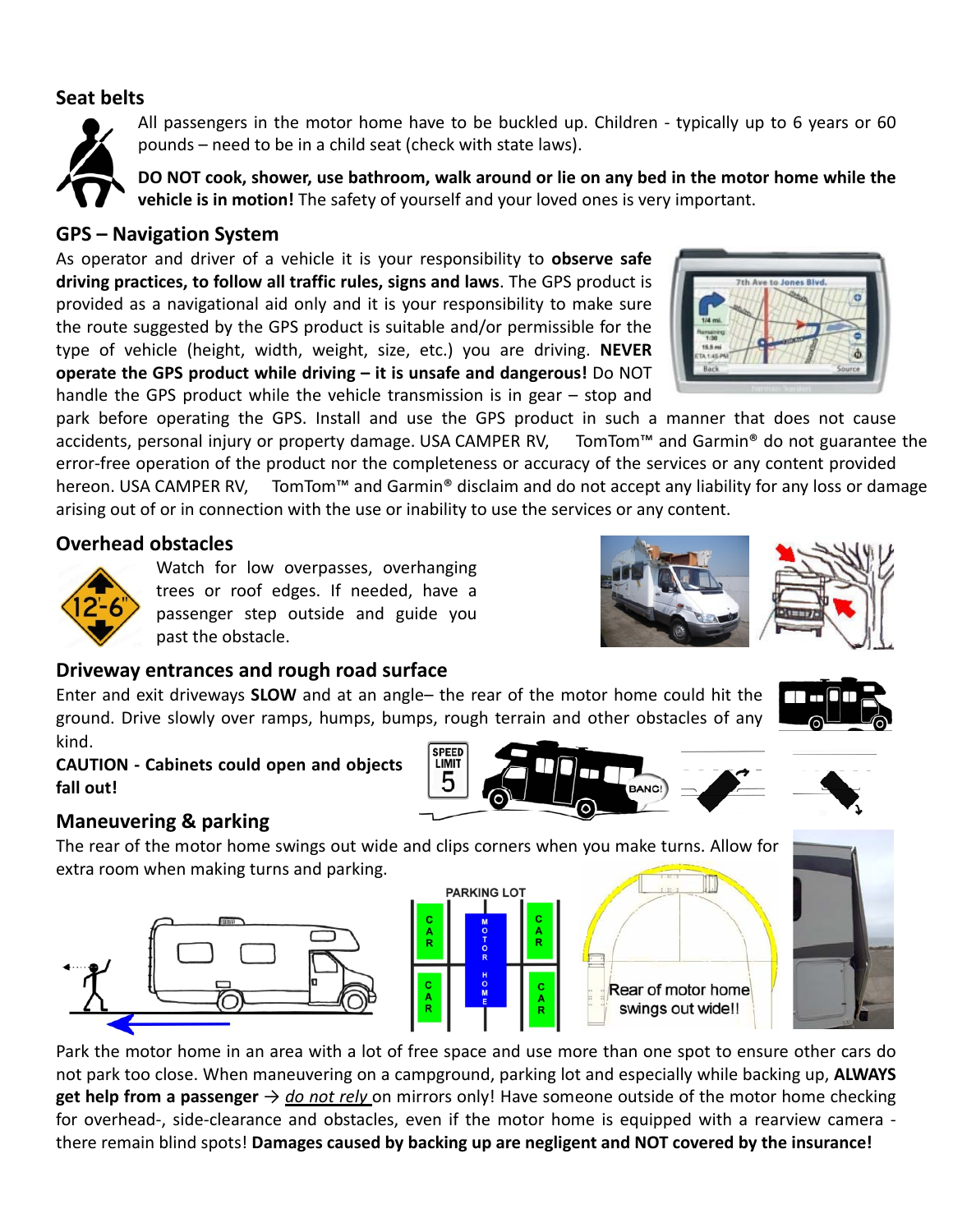#### **Tunnels and narrow roads**

Drive slowly in tunnels and on narrow mountain roads. Many roads in National and State Parks have been built long before motor homes were common vehicles. If you slow down when roads narrow, you are more likely able to avoid a mirror‐to‐mirror or other collisions.

#### **Mobile phone use while driving**



It is not just unsafe to use a cell phone while behind the wheel, but in many areas it is illegal!

If you have to make a call – pull over or have a passenger make the call.

#### **Loose items**

Secure any loose items or equipment before you drive off. In case of an accident or emergency stop, such a loose item could cause severe injury.

#### **Break‐in and theft**



Should you have fallen victim to a theft or break‐in, call the police and get a police report.

#### **Emergency exits**

Emergency exits are clearly marked. Special window exits are not to be opened ‐ except in emergencies.

#### **Hot surfaces**

Exhaust ports of furnace, water heater and generator are extremely hot when in use. Do not touch to prevent burns!

#### **Slippery when wet**

Entry steps and floors can be slippery when wet. Watch your step! Showers are very slippery when wet and not for use while vehicle is in motion.

#### **Risk of falling**

- The cab-over bunk bed is up high and one could fall out of bed. **Do NOT let small children sleep in the cab‐over bunk by themselves**
- Watch your step when exiting the vehicle. If the entry step is retracted you could fall and get hurt. If the motor home is equipped with an electric step, wait until the step is fully extended before you step outside
- Roof tops are dangerous. **Renters may not access the roof area!**